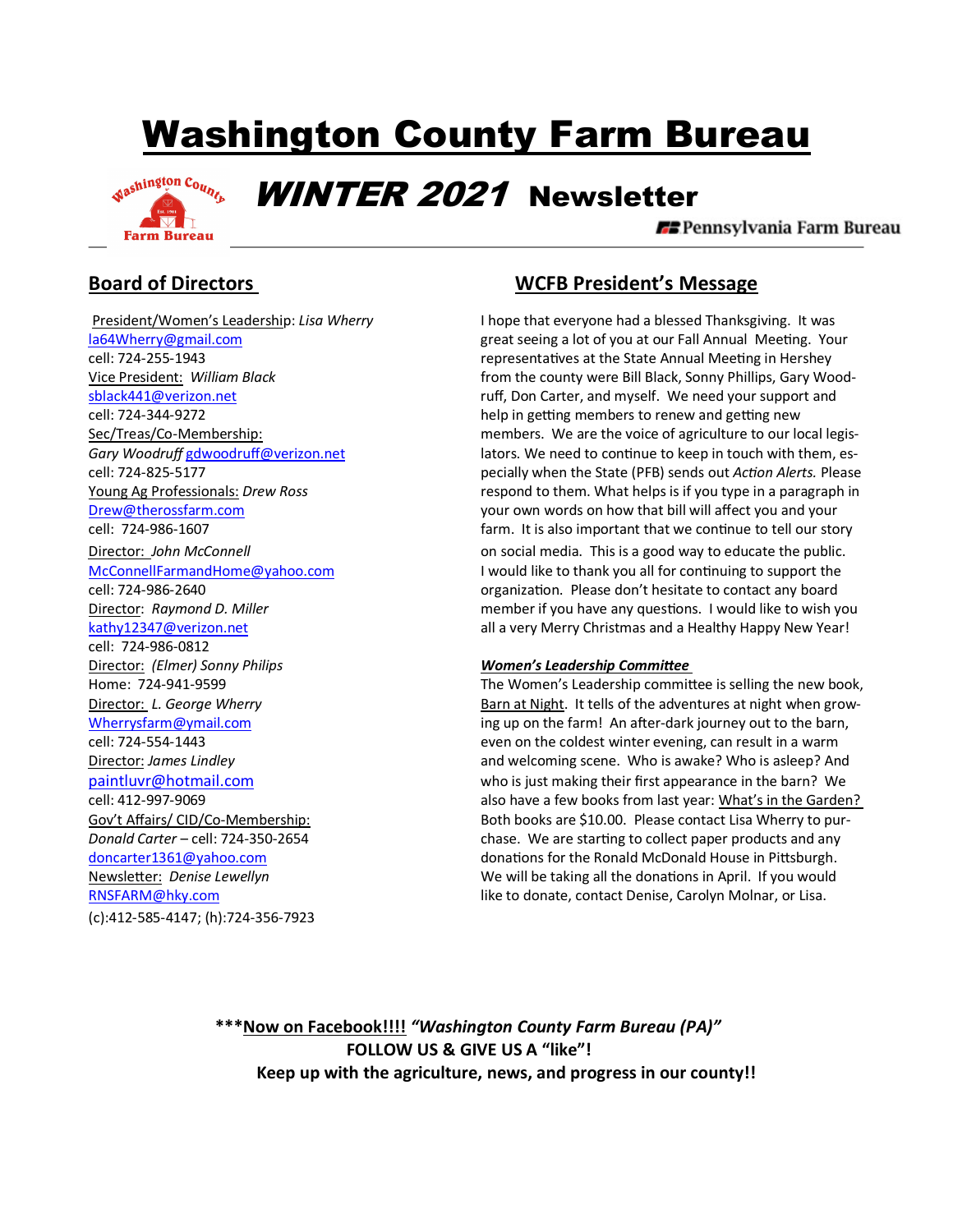#### **Enjoy Your Local Farm Bureau Discounts!**

This is just a condensed list, but remember you must present your WCFB membership card at the time of purchase. A more detailed list can be found on our website: https://pfb.com/local-fb-discount. *FEED & FARM SUPPLIES* Pgh Agway(84, Mt. Nebo, Imperial, Beaver, Butler, New Castle) Dave Bentrem, Farrier-- www.threedranch.com Dean's Hardware--- 724-225-1002 Log Cabin Fence – 724-222-8755 Yoest Feed & Supply-- 724-663-5818 *FUELS & LUBRICANTS* Cen-Pe-Co (see Dave F.): 740-238-0280 Growmark FS – 84 Site—724-222-4303 Sprague Energy – 724-884-2441 Route 40 Feed-- 724-632-3331 Export Fuel – 724-468-4185 (Ext.102) **FARM EQUIPMENT** Middletown Tractor – 888-892-7276 Schott's Equipment – 724-222-3780 Knight's Farm Service – 304-845-1525 Murphy Family Equipment – 724-225-0324 Tom's Equipment – 724-356-7300 *FOOD & DINING* The Springhouse – 724-228-3339 The Market Place – 855-674-6826 Spring Valley Bakery – 724-255-1943

*\*\*\*Please utilize your discounts while patronizing your fellow Farm Bureau members!!! Contact any Board member if you have any questions.* 

### **UPDATE YOUR INFORMATION!**

Please update your membership information on the PFB website: *www.pb.com*,Membership/Join Us/Update My Info. Especially your email address, so we can relay information quickly through technology!

When you have your email address in the system, you will receive updates to **"MY DEALS",**a new program offering discounts from businesses in your local, state, & national areas. This program comes to your computer or mobile device. You need your membership number to enter these sites which is found on your WCFB card.

#### *RENEW YOUR MEMBERSHIP DUES BY DECEMBER 31, 2021!!!!*

This is very important in order to keep your "Accidental Death & Dismemberment " insurance policy at it's present pay-out amount. Although this is not a pleasant topic, many of our WCFB members have benefited from it when tragedy has struck on the farm.

#### **News from the Washington County Conservation District**

The Conservation District hopes everyone is having a good fall and a bountiful harvest. If you are planning on mechanically applying manure this fall to crop fields, the district would like you to consider your application rate, environmentally sensitive areas setbacks and winter application. These items are at the core of the Manure Management Plan. All farming operations that land apply manure or agricultural process wastewater, whether they generate the manure or import it from another operation, must have a written Manure Management Plan. All farming operations that include an Animal Concentration Area or pasture must also have a written Manure Management Plan. The Manure Management Plan identifies manure and fertilizer applications rates for each crop group. In the manure management manual, winter application is defined as December 15 through February 28, or anytime the ground is frozen 4 inches or the ground is snow covered. \*\*\*\*\*\*\*\*\*\*\*\*\*\*\*\*\*\*\*\*\*\*\*\*\*\*\*\*

Penn State Extension is partnering with Washington County Conservation District to host the **Washington County Crops day**. The event will include discussion on soil compaction, plant disease review, grazing cover crops, and will provide NRCS and FSA updates. There will be 2 core (00) and 2 category (PC, 01,18) credits for pesticide applicators. The event will be held on Thursday, February 24th from 9 am to 4 pm at the Conservation District office. Registration is required and can be completed online at extension.psu.edu/crops-days or by phone at 1-877-345-0691. The cost of the event is \$15 if registered before February 16th, or \$20 after. The registration deadline is February 21st.

\*\*\*\*\*\*\*\*\*\*\*\*\*\*\*\*\*\*\*\*\*\*\*\*\*\*

 The **Appalachian Grazing Conference** is held every two years and offers informative presentations and demonstrations to farmers with cattle, goats, and sheep. Participants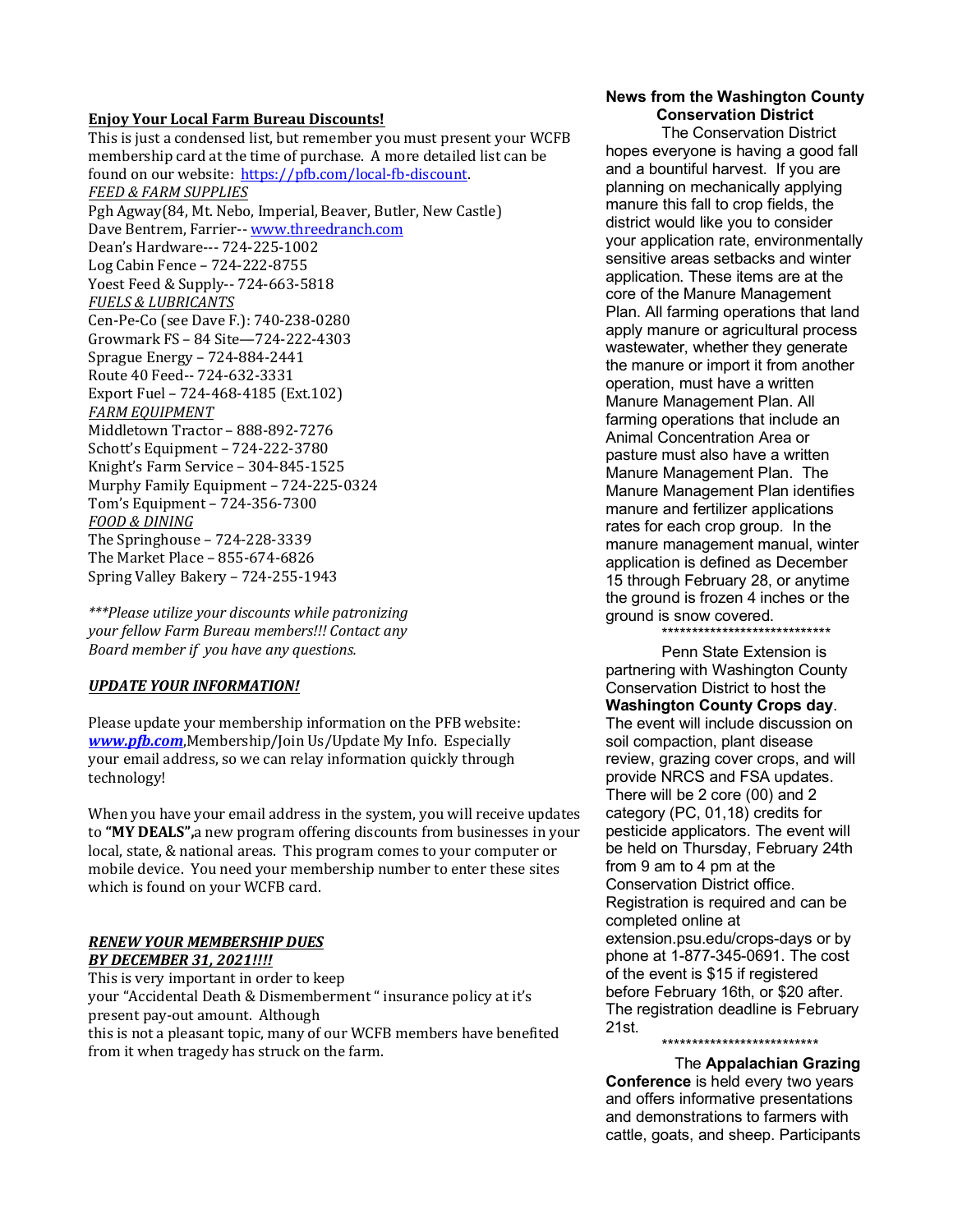hear from America's leading speakers on strategies designed to increase their profits. The theme for the 2022 Appalachian Grazing conference is "Managing Water and Grasslands." The keynote speaker for the conference will be Greg Judy, who is the author of "COMEBACK FARMS, Rejuvenating Soils, Pastures and Profits with Livestock Grazing Management". The conference will be held on March 10-12, 2022 at the Waterfront Place Hotel in Morgantown, WV. More information about the agenda and registration can be found on the website at www.wvagc.com. \*\*\*\*\*\*\*\*\*\*\*\*\*\*\*\*\*\*\*\*\*\*\*\*\*\*\*\*\*\*\*\*\*\*\*\*\*\*\*\*\*\*\*\*\*\*

The **2022 S.W. PA Soil Health Conference** will be held on January 26, 2022, from 9:00 am to 3:30 pm at Saint Vincent College. The day will consist of speakers discussing the benefits of planting green, carbon credits, and pesticide credits will be available. The cost of the event is \$40 if registered before January 14th, or \$45 after. The registration deadline is January 20th.

\*\*\*\*\*\*\*\*\*\*\*\*\*\*\*\*\*\*\*\*\*\*\*\*\*\*\*\*\*\*\*\*\*\*\*\*\*\*\*\*\*\*\*\*\*\*

 CHEMSWEEP will be in Washington County in 2022. For information, contact: James Cunningham at 717-772-5210 or: jgcunningh@pa.gov. Registrations forms must be received by February 28, 2022 and can be obtained on the PA Dept. of Ag website. Reminder! CHEMSWEEP is not a homeowner-oriented pesticide disposal program. (Please refer to the DEP's "Household Hazardous Waste Program" for information.)

 As always, the conservation district is available to assist with any questions relating to nutrient management regulations and assistance in completing your manure management manual. Feel free to contact us at any time: 724-705-7098 or by email at: tulrich@pawccd.org. Thanks, and we hope to hear from you! Tom Ulrich

#### *WCFB AVAILABLE SERVICES*

**MSC Accounting Services** \*Mike L. Hoover, Acct. Supr. *mlhoover@p&.com* OR 717-710-8716 \*Cynthia Robinson, Acct. Supr. *ce r obinson@p&.com* OR 717-409-4596

Nationwide Insurance Edward W. Schultz Agency 1000 Main St., Bentleyville, PA Kit Carson: 724-809-4927

PFB Health Services pfb.com

#### **AFBF Convention in Atlanta, Georgia! January 7-12, 2022**

If you want the inside scoop when it comes to policies and perspectives that will affect your farm or agribusiness in 2022, don't miss the  $103<sup>rd</sup>$  consecutive American Farm Bureau Convention. This is your opportunity to help set the agenda for the leading voice of agriculture in Washington D.C., and so much more. Participate in educational workshops to advance your leadership skills, expand your business acumen, and gain deep insight into the trends and realities impacting food production. Witness cutting edge innovation in Agriculture, hear from powerful speakers, and explore the trade show to build a stronger network, shop featured products, and idea-share with other state and county Farm Bureaus. Don't miss the chance to look beyond the horizon at the future of agriculture, sharpen your skills and help set the agenda in Washington D.C.! Open to any Farm Bureau member!

### *CONGRATULATIONS* to WCFB's County award winners for 2021! The "Distinguished Service to Agriculture Award" was given to Gary Woodruff. The "Distinguished Local Affairs Leader Award" was given to Don Carter.

#### *AG DAYS 2022 – April 22-23,2022.*

Yes, Ag Days IS being planned at the Fairgrounds!! WCFB will be holding the annual Photo Contest. PLEASE refer to the Ag Days Facebook page for rules and deadlines for the contest. Also, brochures for the event will be distributed throughout the County!

#### *SAFEMARK Orders – 2022*

By now, everyone has been able to place their orders through Don Carter!!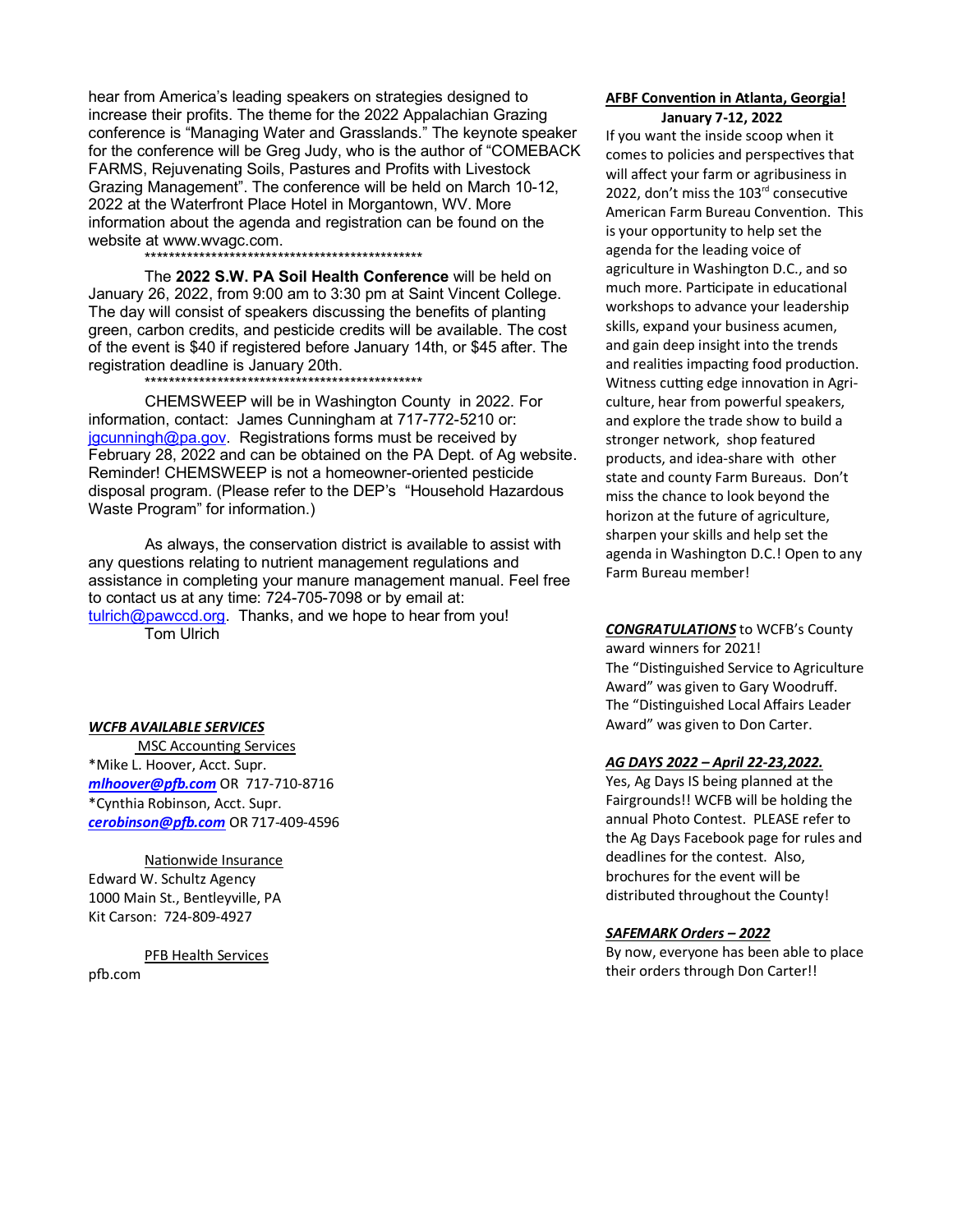**WASHINGTON COUNTY FARM BUREAU** Newsletter c/o Gary Woodruff 1956 Washington RD.

Washington, PA 15301

ADDRESS CORRECTION REQUESTED

Open Immediately! Time Sensitive!

\*\*\* AG DAYS 2022 --- April 22-23!!!

**\*\*\*Ronald McDonald House Drive**